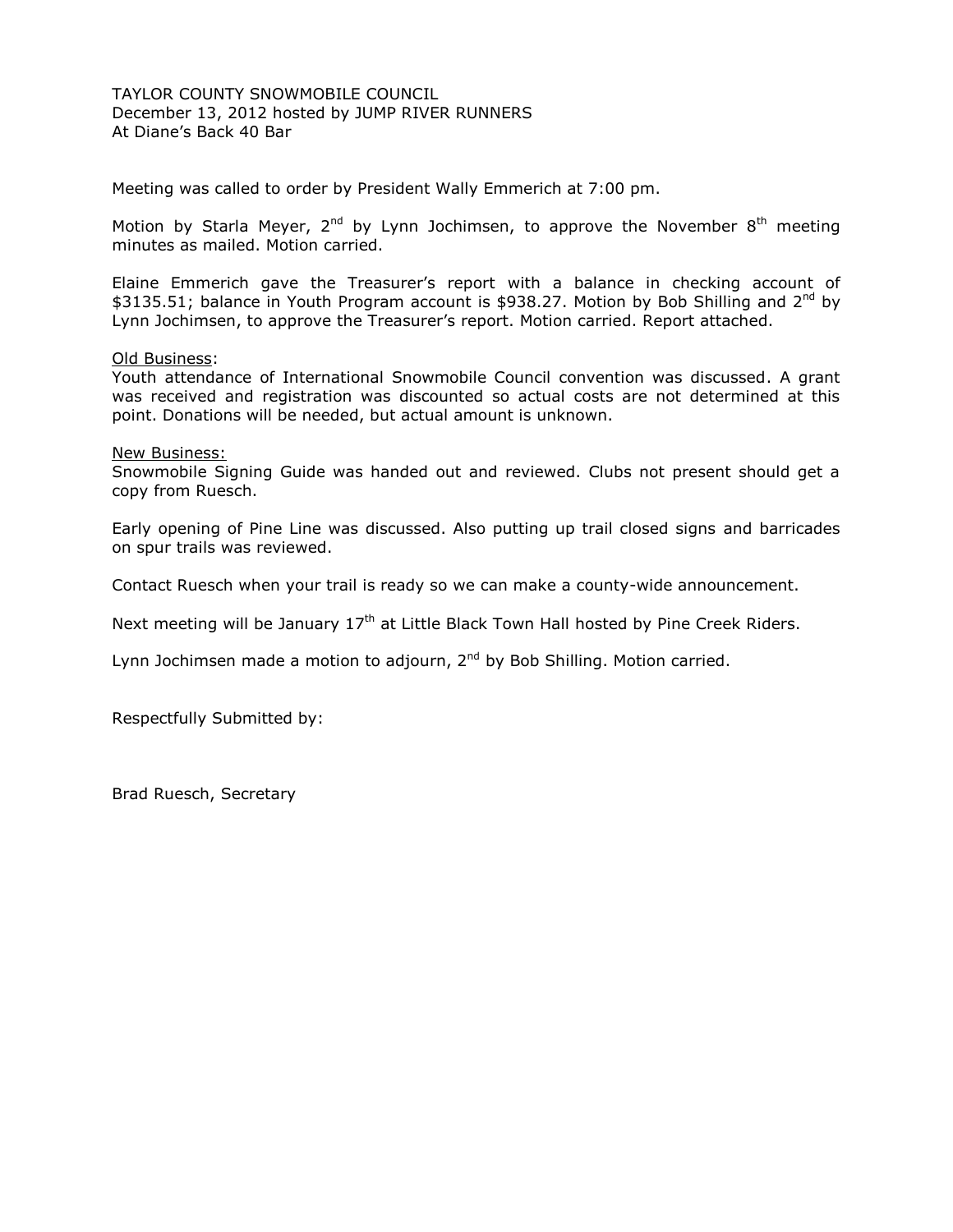TAYLOR COUNTY SNOWMOBILE COUNCIL November 8, 2012 hosted by STUMPJUMPERS At B S Bar

Meeting was called to order by President Wally Emmerich at 7:00 pm.

Motion by Dan Roiger,  $2^{nd}$  by Jim Seefeld, to approve the September  $27<sup>th</sup>$  meeting minutes as mailed. Motion carried.

Elaine Emmerich gave the Treasurer's report with a balance in checking account of \$3135.51; balance in Youth Program account is \$1050.64. Motion by Dave Wille and  $2^{nd}$  by Dennis Lavin, to approve the Treasurer's report. Motion carried. Report attached.

Old Business:

The Council will meet with Chuck Zenner this summer on tending bar at the fair.

New Business:

Tim Vetter, US Forest Service Recreation Officer, was introduced and addressed the crowd. Trail opening and closing was discussed. Also trail signing and maintenance were discussed. Annual spring meetings are a good idea.

Raffle tickets are available from Elaine.

The date for the Hope Hospice dance benefit is April  $12^{th}$ .

Mike Gojmerac benefit will be held on Friday, November 16<sup>th</sup> at Good Shepherd Catholic Church in Rib Lake.

Bob Meyer gave a report on the AWSC Board meeting. Safety, trail funding and registration system were key issues. International Snowmobile Association meeting will be held in Wisconsin next year. A new trail signing handbook is coming out.

Northwoods Riders has questions on Snowmobile/ATV trail use and clubs having their insurance cancelled. If you have, like we do, easements from the landowners for use by both snowmobile and ATVs, this is not an issue. It is a problem if you only have snowmobile easements and you allow ATV use.

Clubs should discuss donating toward sending a youth representative to the National Snowmobile meeting next year. A suggested donation of \$75 or whatever level your club could give. Contact Elaine about your donation.

Next meeting will be December  $13<sup>th</sup>$  at Diane's Back 40 Bar (W14393 County Rd F, Lublin) hosted by Jump River Runners.

Lynn Jochimsen made a motion to adjourn, 2<sup>nd</sup> by Dave Wille. Motion carried.

Respectfully Submitted by: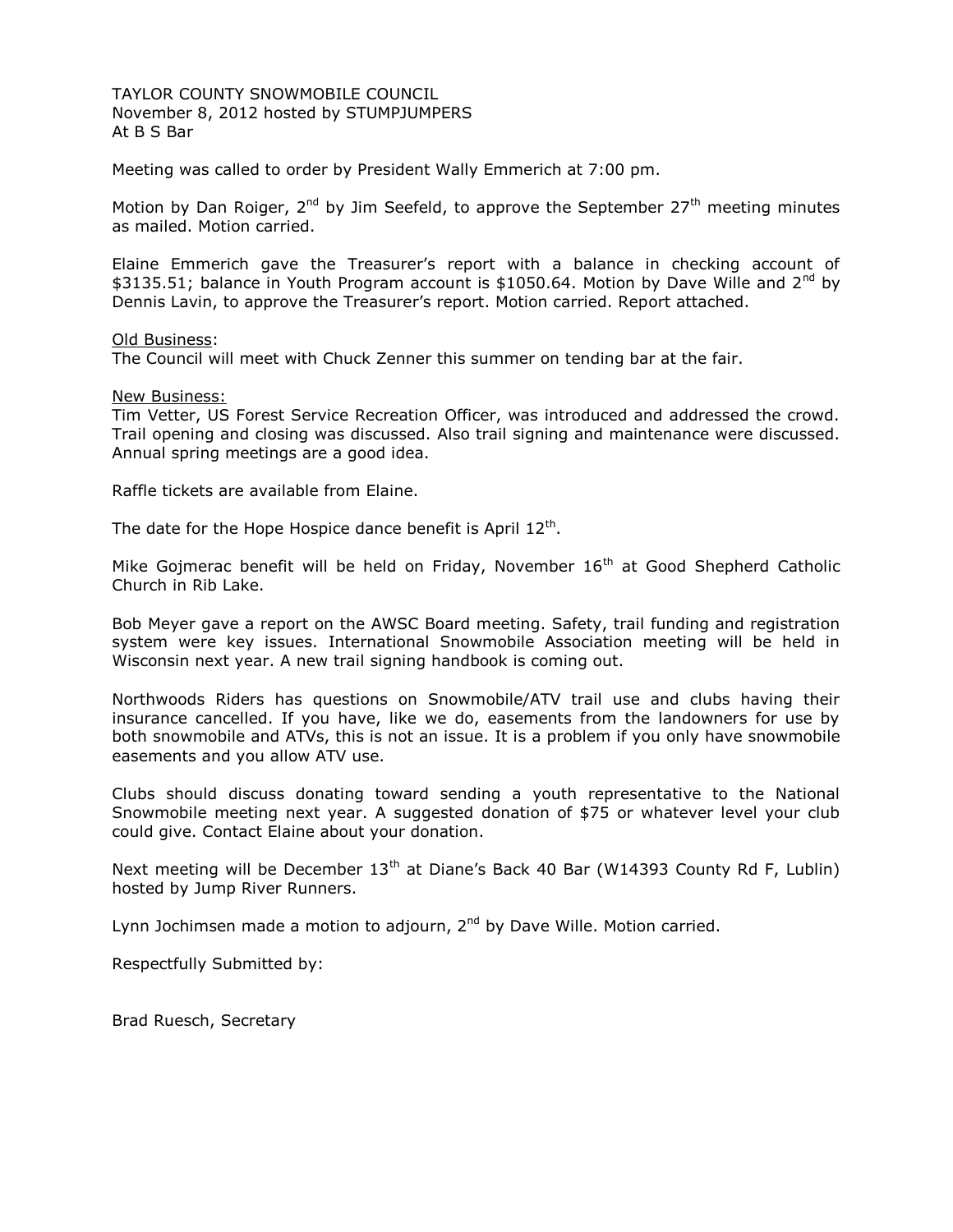September 27, 2012 hosted by WESTBORO SNO-DUSTERS At Mondeaux Dam

Meeting was called to order by President Wally Emmerich at 7:00 pm.

Motion by Bryan Meyer to approve the April  $5<sup>th</sup>$  meeting minutes as mailed,  $2<sup>nd</sup>$  by Sandy Roiger. Motion carried.

Elaine Emmerich gave the Treasurer's report with a balance in checking account of \$3680.95; balance in Youth Program account is \$1050.64. Motion by Jim Seefeld and 2<sup>nd</sup> by Gary Becker, to approve the Treasurer's report. Motion carried. Report attached.

### Old Business:

Barb Berger reported on the Hope Hospice dance held on April 20<sup>th</sup>. She reported a profit of \$4310.00. Barb gave special thanks for all of Sandy Roiger's work getting donations. Thanks to everyone else for making it a success.

#### New Business:

The club officers list and 2012-2013 event calendar were discussed and approved.

There was discussion on the Taylor County Fair bar which the snowmobile clubs bartend. It was very difficult with poor organization. Chuck Zenner will be called about the issues.

Ruesch reported on possible early opening of the Pine Line Trail if conditions support it. Parking will be available at Allman/River Drive intersection on Bob Thompson property. This is supported by the Tourism Committee and the Forestry & Recreation Committee. Ruesch makes the call of when. It can be closed immediately if abused. This will be done on a one year trial basis.

Ruesch explained the ATV/UTV Ordinance approving Chapter 44 County Code. Changes are to allow routes to be established on County Highways. Townships may adopt same language to make things consistent within County.

Bob Meyer gave a report on the AWSC Convention and issues discussed there.

Ruesch reported on last season and that less than half of the contracted amount was spent. Clubs should have ordered extra materials or completed work to use money.

Next meeting will be November  $8<sup>th</sup>$  at BS Bar hosted by Stumpjumpers.

Dan Roiger made a motion to adjourn, 2<sup>nd</sup> by Starla Meyer. Motion carried.

Respectfully Submitted by: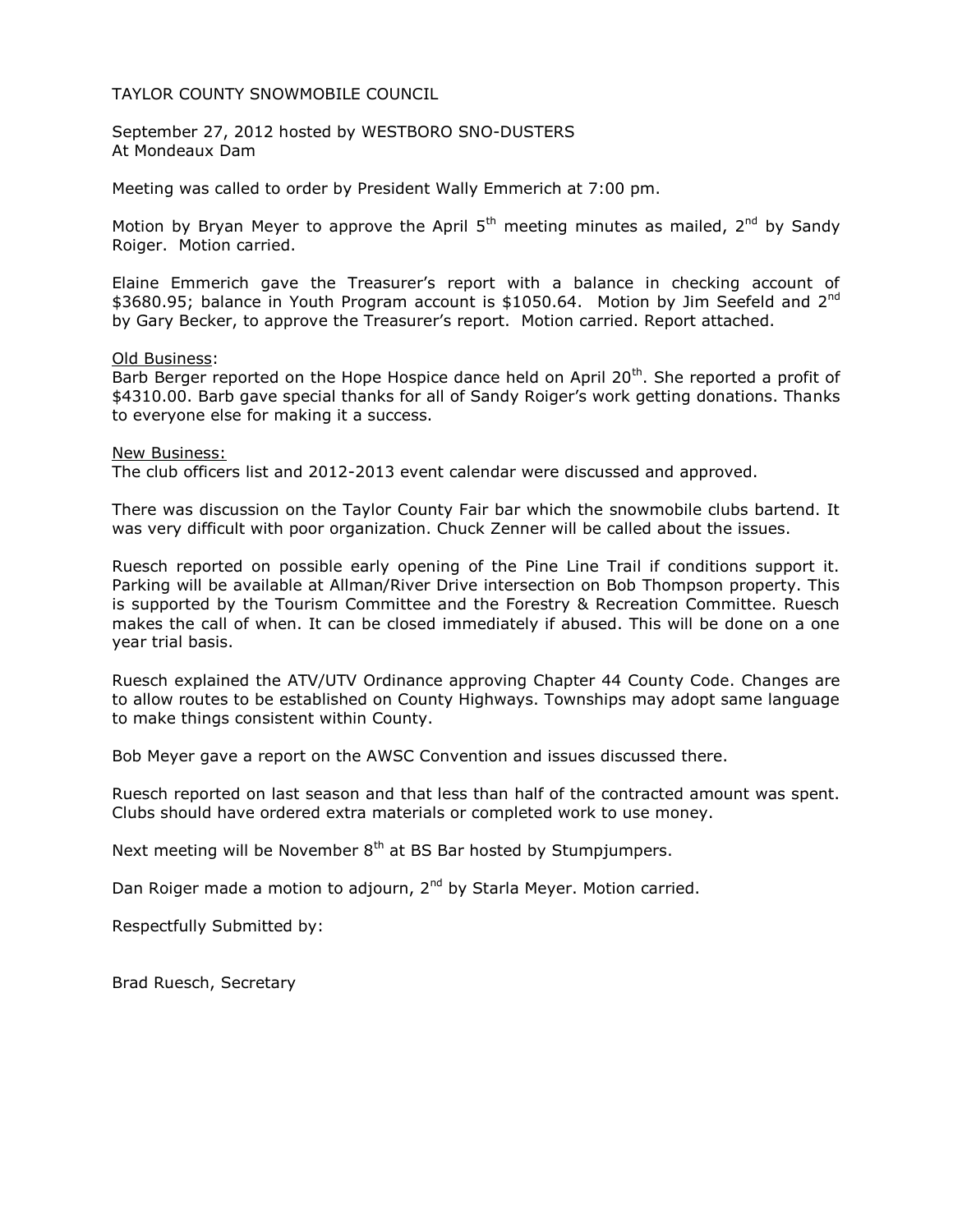April 5, 2012 hosted by BLACK RIVER ROCK DODGERS At the Groomer Shed

Meeting was called to order by President Wally Emmerich at 7:00 pm.

Motion by Dan Roiger to approve the February  $16<sup>th</sup>$  meeting minutes as mailed,  $2<sup>nd</sup>$  by Paul Pernsteiner. Motion carried.

Elaine Emmerich gave the Treasurer's report with a balance in checking account of \$3818.35; balance in Youth Program account is \$1000.38. Motion by Dennis Lavin and 2<sup>nd</sup> by Sharon Jochimsen, to approve the Treasurer's report. Motion carried. Report attached. The 2012 Raffle Report was also given. Report attached.

#### Old Business:

Barb Berger reported on the Hope Hospice dance to be held on April 20<sup>th</sup>. She reported on prizes, raffles and the dance & dinner tickets. She has sign-up sheets for work times.

#### New Business:

Bob Meyer gave a report on the AWSC Convention. Present Officers were re-elected. The new registration program is on hold.

Conservation Congress question #65 was discussed. This is regarding a 25 mph speed limit on frozen water. Establishes a speed limit for boats, ATV & snowmobiles.

Corey Carstensen gave a report on the Youth Representatives activities at the Convention.

Club Liability insurance premiums are not an eligible item for reimbursement under maintenance program.

UTV information will be included with minutes. Also, more info will be forthcoming. I do not believe UTV use if being considered for winter trails, only for summer trails and routes.

Motion by Sharon Jochimsen to cast a unanimous vote for re-election of current officers President Wally Emmerich, Vice President Jim Seefeld, Treasurer Elaine Emmerich and Secretary Brad Ruesch, 2<sup>nd</sup> by Starla Meyer. Motion carried.

Fun Day is set for Saturday, February 16<sup>th</sup> and hosted by MoonLite Sno-Kats.

Next meeting will be September 27<sup>th</sup> at Mondeaux Dam hosted by Westboro Sno-Dusters.

Rick Schmitz made a motion to adjourn, 2<sup>nd</sup> by Lynn Jochimsen. Motion carried.

Respectfully Submitted by: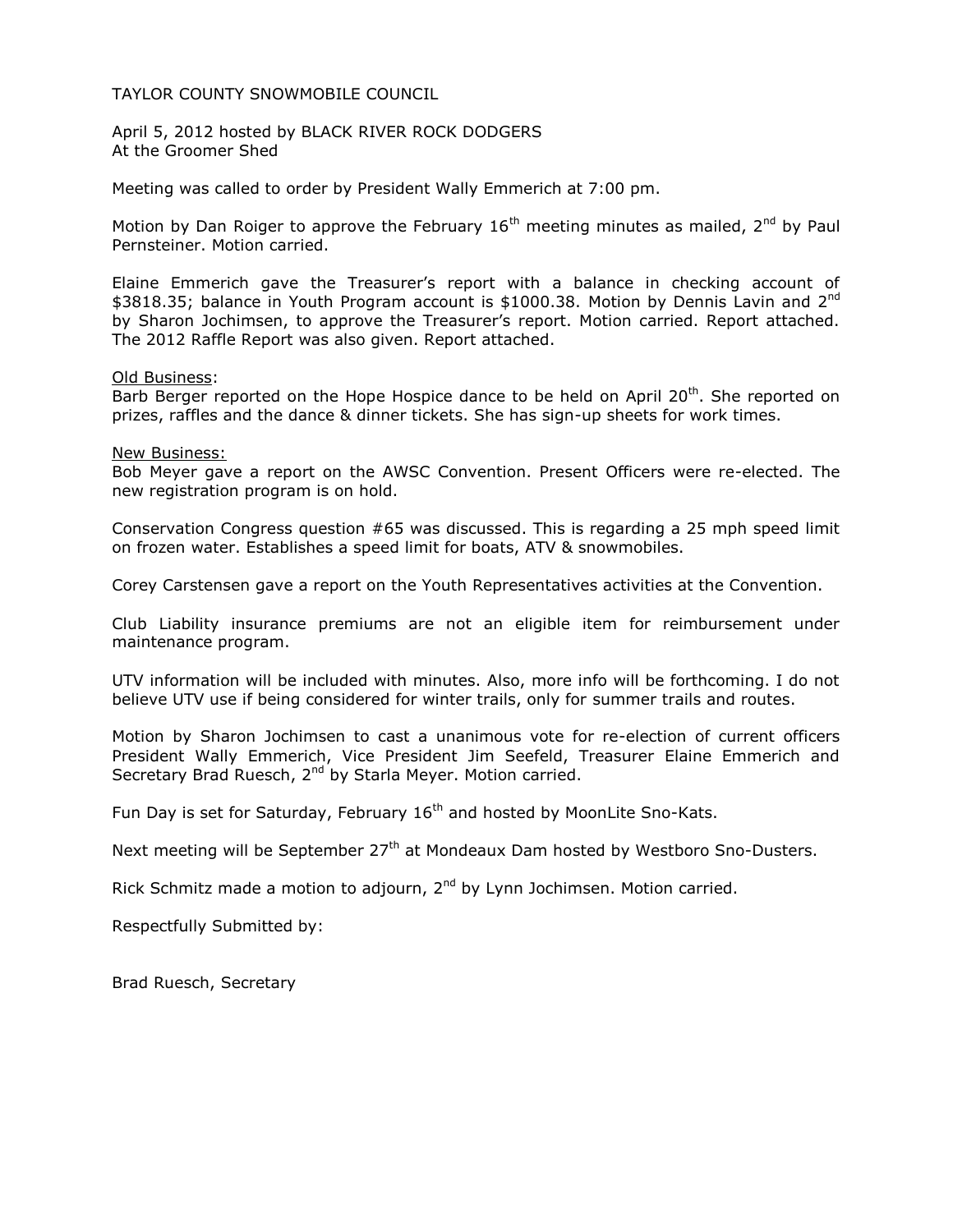February 16, 2012 hosted by SWAT At Camp 28

Meeting was called to order by President Wally Emmerich at 7:00 pm.

Motion by Matt Roiger to approve the January  $19<sup>th</sup>$  meeting minutes as mailed,  $2<sup>nd</sup>$  by Dave Wille. Motion carried.

Elaine Emmerich gave the Treasurer's report with a balance in checking account of  $$1085.25$ ; balance in Youth Program account is \$990.71. Motion by Dan Roiger and 2<sup>nd</sup> by Rick Schmitz, to approve the Treasurer's report. Motion carried. Report attached.

### Old Business:

Trails not opening was discussed regarding the pros and cons. Fields were the main issue for not opening. Not opening has no effect on clubs being paid for the work they have done. This may be a good opportunity to do other things such as brushing, dozing or ditch culverts.

### New Business:

Hope Hospice dance will be held on April  $20<sup>th</sup>$ . Posters are out. There will be a Fish Boil and raffle. Tickets are available.

Bob Meyer reported on the Bus Tour going to Madison Wednesday, February  $15<sup>th</sup>$  to meet with legislators to discuss snowmobile program and needs. The bill to create a registration system has a good chance to pass this year from their discussions with legislators.

Clubs not going to convention should delegate their vote to the county Delegate or Representative, (Meyer/Emmerich). Corey Carstensen reported on the Youth Representatives Youth Ride. Forty-four youth reps attended the meeting. Good information and a lot was learned.

Nominations for AWSC representatives. Motion by Elaine Emmerich to nominate existing representatives Bob Meyer, Director, Wally Emmerich, Representative and Corey Carstensen, Youth Representative and cast a unanimous vote, second by Dan Roiger. Motion carried.

Fun Day is set for this Saturday, February 18<sup>th</sup> at Whittlesey Lions Park. Raffle, beer/ food are ready and the drawing will be held at 3 pm.

Discover Wisconsin to air snowmobile clubs in Wisconsin on April 18<sup>th</sup>.

Motion by Dan Roiger and second by Sandy Roiger to cancel the March meeting and have the April 5<sup>th</sup> meeting and hold elections of AWSC Director and Youth Representative tonight. Motion carried. April  $5<sup>th</sup>$  meeting will be at the Grooming Shed hosted by Rock Dodgers.

Matt Roiger made a motion to adjourn, 2<sup>nd</sup> by Starla Meyer. Motion carried.

Respectfully Submitted by: